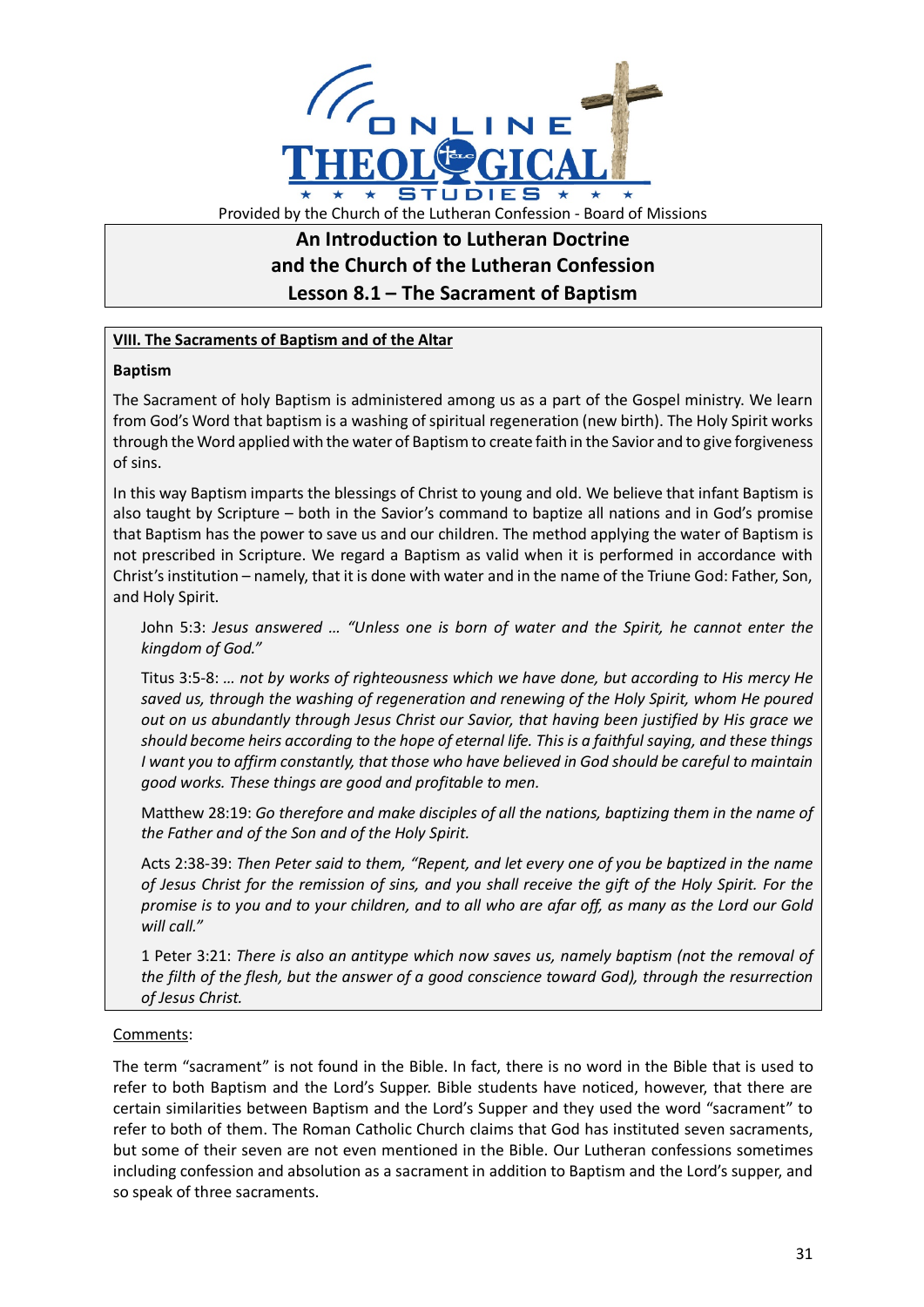Our customary definition of sacrament is derived from looking at Baptism and the Lord's Supper and finding what they have in common. Both Baptism and the Lord's Supper were instituted or started by our Lord Jesus Christ Himself. Both Baptism and the Lord's Supper promise and give the forgiveness of sins. Both Baptism and the Lord's Supper connect the promise of forgiveness with the use of earthly elements: water in Baptism, and bread and wine in the Lord's Supper. Thus, our usual definition of a sacrament includes these three items: a sacrament is a rite or ceremony that has been instituted by Christ, connects the gift of forgiveness of sins with the use of an earthly element.

Confession and absolution has also been instituted by Christ for the forgiveness of sins, but it differs from Baptism and the Lord's Supper in that there is no earthly element involved. That is why we generally say that there are only two sacraments: Baptism and the Lord's Supper. But we must remember that our Lord Himself has not given us a definition of sacrament in the Bible, and so we should not make the number of sacraments a matter of doctrine. The important thing is that we practice Baptism and the Lord's Supper, as well as confession and absolution, as our Lord commanded them, as given in Scripture.

Even before our Lord began His ministry, God commanded John the Baptist (the Baptizer) to preach and practice a baptism of repentance. John told his disciples, **"He … sent me to baptize with water"** (John 1:33). John's baptism was connected with the preaching of repentance. He called on the people to confess their sins and put their confidence in the Promised One that God was sending to His people. **"And he went into all the region around the Jordan, preaching a baptism of repentance for the remission of sins"** (Luke 3:3**). "Then Jerusalem, all Judea, and all the region around the Jordan went out to him and were baptized by him in the Jordan, confessing their sins"** (Matthew 3:5-6). But **"the Pharisees and lawyers rejected the will of God for themselves, not having been baptized by him"** (Luke 7:30). Jesus' disciples also baptized in Jesus' name during Jesus' ministry (John 4:1-2).

After Jesus completed His work of atoning for human sin by His death and resurrection, He gave these orders to His followers at a mountain in Galilee: **"Go therefore and make disciples of all the nations, baptizing them in the name of the Father and of the Son and of the Holy Spirit, teaching them to observe all things that I have commanded you; and lo, I am with you always, even to the end of the age"** (Matthew 28: 19-20). This is how Jesus instituted Baptism as a ceremony or rite to be practiced by His followers from that time to the end of the world. Baptism was a way by which they would begin to make others into believers in Jesus Christ. Baptism was to be followed by thorough instruction.

Throughout the book of Acts we find Jesus' followers baptizing. On Pentecost Peter addressed the huge crowd who were troubled by their sin in these words: **"Repent, and let every one of you be baptized in the name of Jesus Christ for the remission of sins; and you shall receive the gift of the Holy Spirit. For the promise is to you and to your children, and to all who are afar off, as many as the Lord our God will call"** (Acts 2: 38-39). **"Then those who gladly received his word were baptized"** (Acts 2:41).

Jesus intended His baptism to be for all nations, not just the Jews; it was for both men and women, not just the men (as was the case with circumcision); it was for old and young, for parents and their children. We find examples of families being baptized in the book of Acts: Lydia and her household (Acts 16:15) and the jailer of Philippi and his family (Acts 16:33). The historical records indicate that infant baptism was practiced from the early days of the Church. At the time of the Reformation, however, a number of Anabaptists ("rebaptizers") insisted that only adult believers should be baptized. The claimed that infant baptism was terribly wrong. Baptists as well as many other Christian denominations still hold the opinion that infant baptism is wrong.

We practice infant baptism because Jesus made no restrictions concerning age. Because infants are conceived and born in sin, they need forgiveness just like everyone else. Nicodemus was one of the Pharisees who rejected baptism. But Jesus said to him: **"Unless one is born again, he cannot see the kingdom of God"** (John 3:3). **"Unless one is born of water and the Spirit, he cannot enter the kingdom of God. That which is born of the flesh, and that which is born of the Spirit is spirit"** (John 3:5-6). Infants are flesh born of flesh and therefore need Baptism, just as all sinners do.